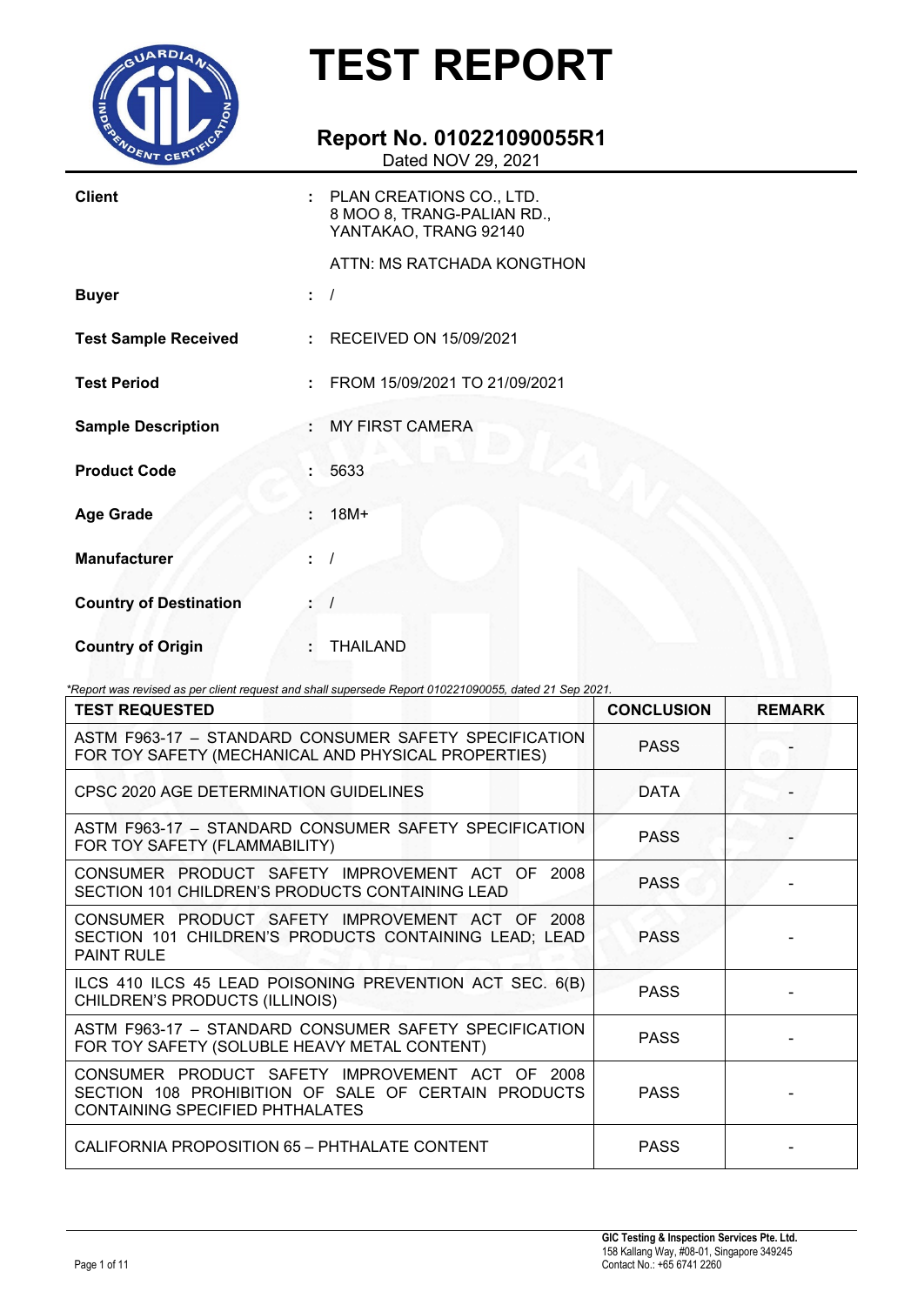

#### **Report No. 010221090055R1** Dated NOV 29, 2021

For technical enquiries or any other concerns, please contact:

GIC TESTING & INSPECTION SERVICES Tel: +65 6741 2260 Email: services.sg@gicgrp.com

**PREPARED BY: APPROVED BY:**

**EDMUND YAP SUZEN CHONG**

**LABORATORY MANAGER SENIOR VICE PRESIDENT**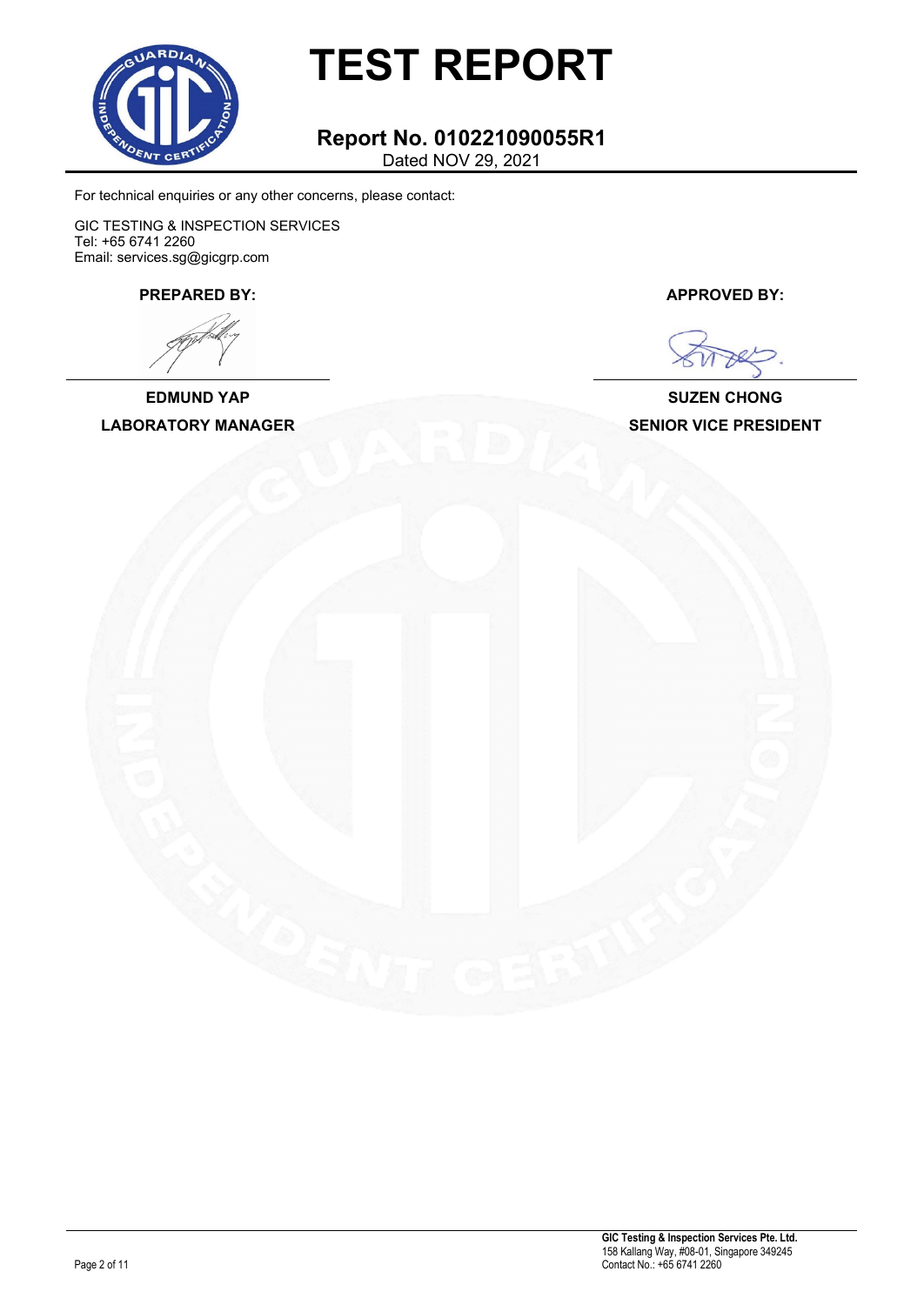

### **Report No. 010221090055R1**

Dated NOV 29, 2021



**GIC Testing & Inspection Services Pte. Ltd.** 158 Kallang Way, #08-01, Singapore 349245 Contact No.: +65 6741 2260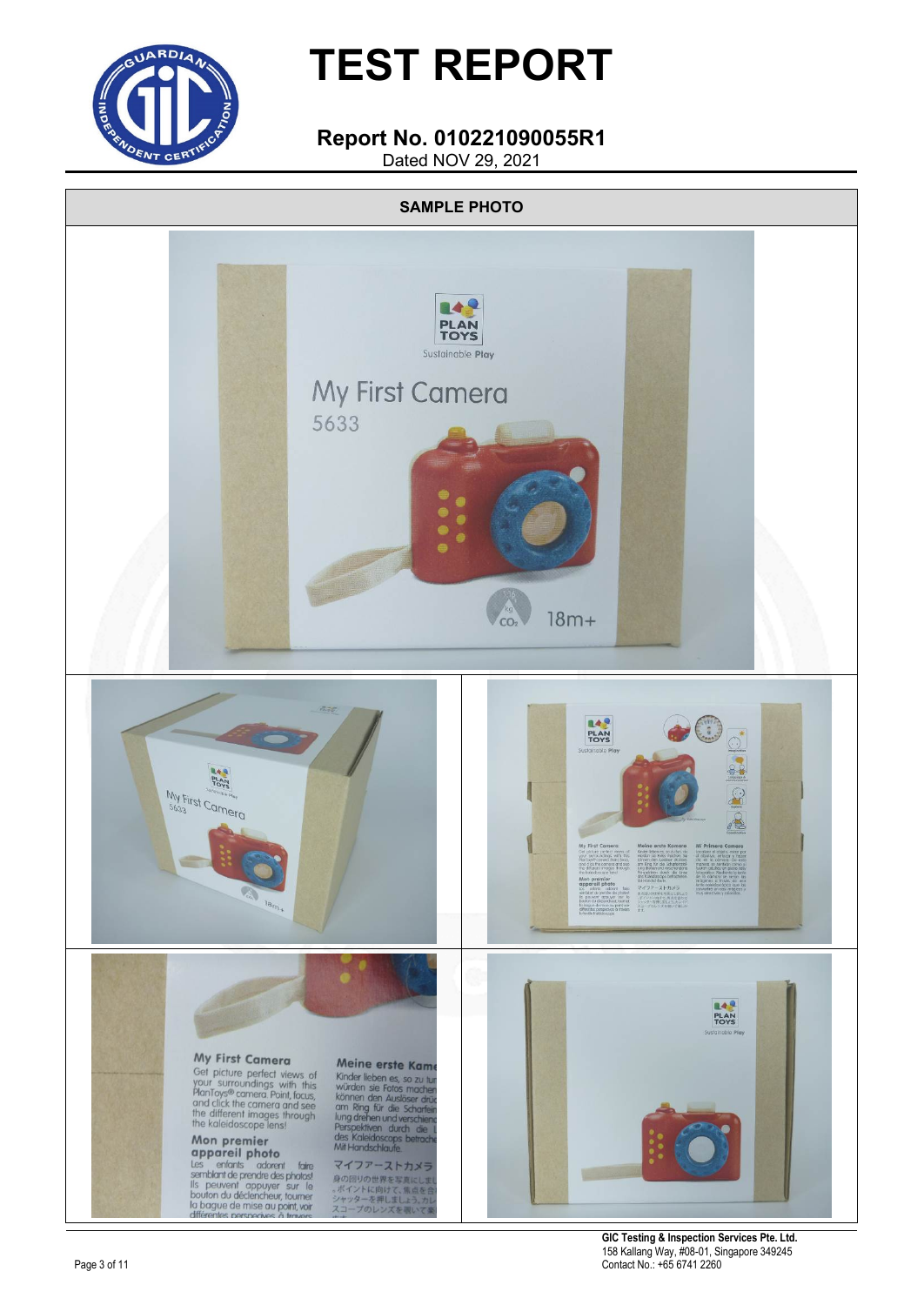

#### **Report No. 010221090055R1** Dated NOV 29, 2021

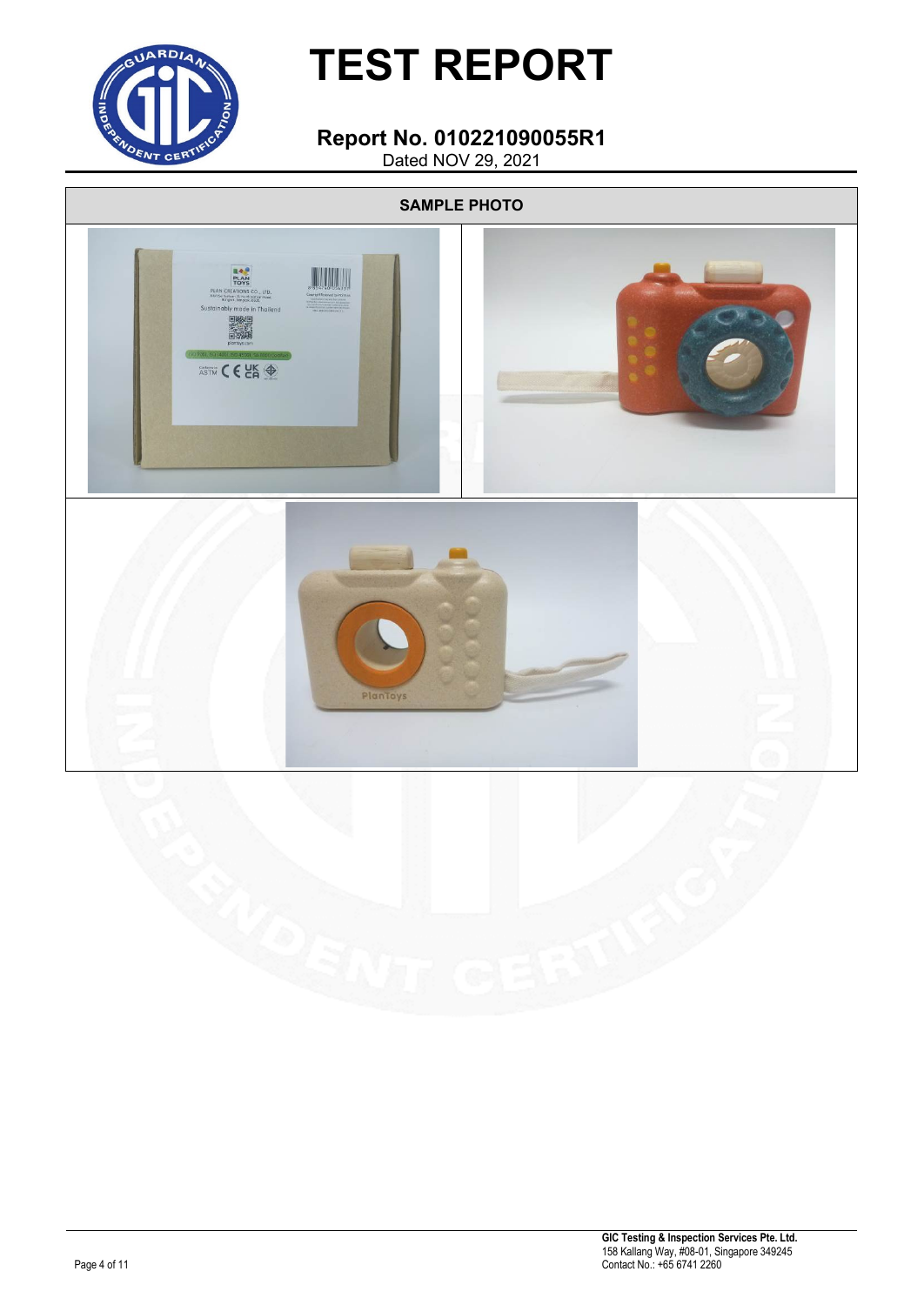

### **Report No. 010221090055R1**

Dated NOV 29, 2021

#### **REMARK:**

As per customer request, results for chemical tests listed below were referenced from the corresponding reports, issued no more than 24 months prior to this report.

#### **Item Description: 5633 MY FIRST CAMERA**

| <b>Components</b>                        | <b>Report Number</b> | Date of Issue |
|------------------------------------------|----------------------|---------------|
| <b>ASTM F963-17 Soluble Heavy Metals</b> |                      |               |
| YELLOW COATING ON WOOD                   | 010121020067         | 24 Feb 2021   |
| <b>CREAM FABRIC</b>                      | 010221060164         | 02 Jul 2021   |
| WHITE COATING ON WOOD                    | 010121030124         | 26 Mar 2021   |
| <b>PLASTIC LENS</b>                      | 120120076            | 18 Dec 2020   |
| ORANGE COATING ON WOOD                   | 120120127            | 30 Dec 2020   |
| <b>RED SAWDUST</b>                       | 010221080054         | 20 Aug 2021   |
| SAWDUST WOOD                             | 010221060153         | 01 Jul 2021   |
| <b>BLUE SAWDUST</b>                      | 120120080            | 18 Dec 2020   |
| <b>Lead in Surface Coating</b>           |                      |               |
| YELLOW COATING ON WOOD                   | 010121020067         | 24 Feb 2021   |
| WHITE COATING ON WOOD                    | 010121030124         | 26 Mar 2021   |
| ORANGE COATING ON WOOD                   | 120120127            | 30 Dec 2020   |
| <b>Lead in Substrate</b>                 |                      |               |
| <b>CREAM FABRIC</b>                      | 010221060164         | 02 Jul 2021   |
| <b>PLASTIC LENS</b>                      | 120120076            | 18 Dec 2020   |
| <b>RED SAWDUST</b>                       | 010221080054         | 20 Aug 2021   |
| SAWDUST WOOD                             | 010221060153         | 01 Jul 2021   |
| <b>BLUE SAWDUST</b>                      | 120120080            | 18 Dec 2020   |
| <b>Phthalate Content</b>                 |                      |               |
| YELLOW COATING ON WOOD                   | 010121020067         | 24 Feb 2021   |
| WHITE COATING ON WOOD                    | 010121030124         | 26 Mar 2021   |
| <b>PLASTIC LENS</b>                      | 120120076            | 18 Dec 2020   |
| ORANGE COATING ON WOOD                   | 120120127            | 30 Dec 2020   |
| <b>RED SAWDUST</b>                       | 010221080054         | 20 Aug 2021   |
| SAWDUST WOOD                             | 010221060153         | 01 Jul 2021   |
| <b>BLUE SAWDUST</b>                      | 120120080            | 18 Dec 2020   |
|                                          |                      |               |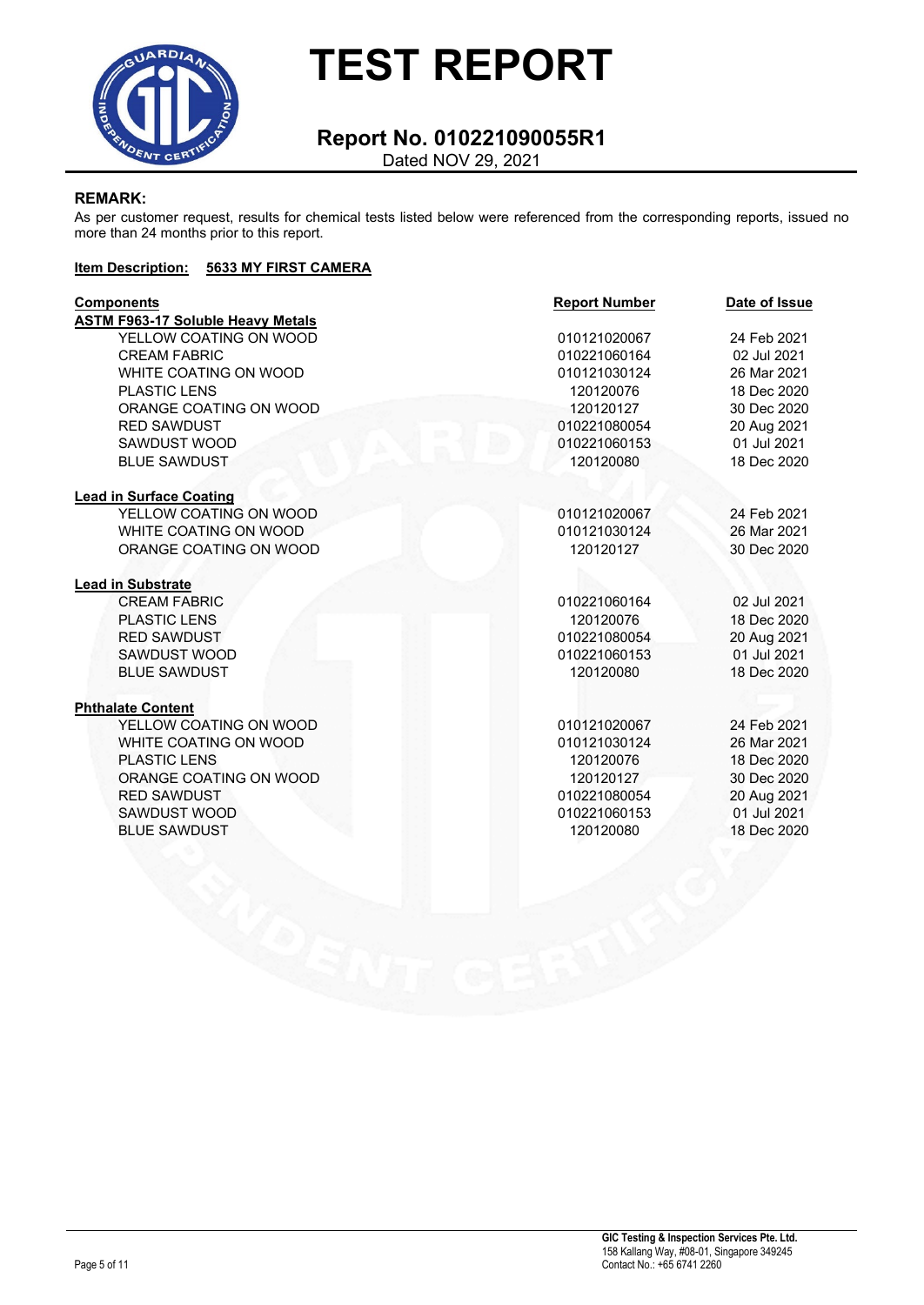

### **Report No. 010221090055R1**

Dated NOV 29, 2021

**TEST RESULT(S):**

#### **ASTM F963-17 – Standard Consumer Safety Specification for Toy Safety (Mechanical and Physical Properties)**

**Test Method :** Reference to ASTM F963-17.

| Test Item(s)   | <b>Item / Component Description(s)</b>            |                    |
|----------------|---------------------------------------------------|--------------------|
|                | 5633 MY FIRST CAMERA                              |                    |
| <b>Section</b> | <b>Requirement</b>                                | <b>Result</b>      |
|                |                                                   | 1                  |
| 4.1            | Material quality                                  | M                  |
| 4.2            | Flammability                                      | <b>See Results</b> |
| 4.3            | Toxicology                                        | <b>See Results</b> |
| 4.4            | <b>Electrical/Thermal Energy</b>                  | <b>NA</b>          |
| 4.5            | Sound-Producing Toys                              | <b>NA</b>          |
| 4.6            | <b>Small Objects</b>                              | M                  |
| 4.7            | <b>Accessible Edges</b>                           | M                  |
| 4.8            | Projections                                       | <b>NA</b>          |
| 4.9            | <b>Accessible Points</b>                          | M                  |
| 4.10           | Wires or Rods                                     | <b>NA</b>          |
| 4.11           | <b>Nails and Fasteners</b>                        | <b>NA</b>          |
| 4.12           | Plastic Film                                      | <b>NA</b>          |
| 4.13           | <b>Folding Mechanisms and Hinges</b>              | <b>NA</b>          |
| 4.14           | Cords, Straps, and Elastics                       | <b>NA</b>          |
| 4.15           | <b>Stability and Over-Load Requirements</b>       | <b>NA</b>          |
| 4.16           | <b>Confined Spaces</b>                            | <b>NA</b>          |
| 4.17           | Wheels, Tires, and Axles                          | <b>NA</b>          |
| 4.18           | Holes, Clearance, and Accessibility of Mechanisms | <b>NA</b>          |
| 4.19           | <b>Simulated Protective Devices</b>               | <b>NA</b>          |
| 4.20           | Pacifiers                                         | <b>NA</b>          |
| 4.21           | Projectile Toys                                   | <b>NA</b>          |
| 4.22           | <b>Teethers and Teething Toys</b>                 | <b>NA</b>          |
| 4.23           | Rattles                                           | <b>NA</b>          |
| 4.24           | Squeeze Toys                                      | <b>NA</b>          |
| 4.25           | Battery-Operated Toys                             | <b>NA</b>          |
| 4.26           | Toys Intended to be Attached to a Crib or Playpen | <b>NA</b>          |
| 4.27           | Stuffed and Beanbag-Type Toys                     | <b>NA</b>          |
| 4.28           | <b>Stroller and Carriage Toys</b>                 | <b>NA</b>          |
| 4.29           | <b>Art Materials</b>                              | <b>NA</b>          |
| 4.30           | <b>Toy Gun Marking</b>                            | <b>NA</b>          |
| 4.31           | <b>Balloons</b>                                   | <b>NA</b>          |
| 4.32           | Certain Toys with Nearly Spherical Ends           | <b>NA</b>          |
| 4.33           | <b>Marbles</b>                                    | <b>NA</b>          |
| 4.34           | Balls                                             | NA.                |
| 4.35           | Pompoms                                           | <b>NA</b>          |
| 4.36           | Hemispheric-Shaped Objects                        | <b>NA</b>          |
| 4.37           | Yo Yo Elastic Tether Toys                         | <b>NA</b>          |
| 4.38           | Magnets                                           | <b>NA</b>          |
| 4.39           | Jaw Entrapment in Handles and Steering Wheels     | <b>NA</b>          |
| 4.40           | <b>Expanding Materials</b>                        | <b>NA</b>          |
| 4.41           | <b>Toy Chests</b>                                 | <b>NA</b>          |
| 5              | <b>Labeling Requirements</b>                      | M                  |
| $\overline{6}$ | Instructional Literature                          | M                  |
| $\overline{7}$ | Producer's Markings                               | M                  |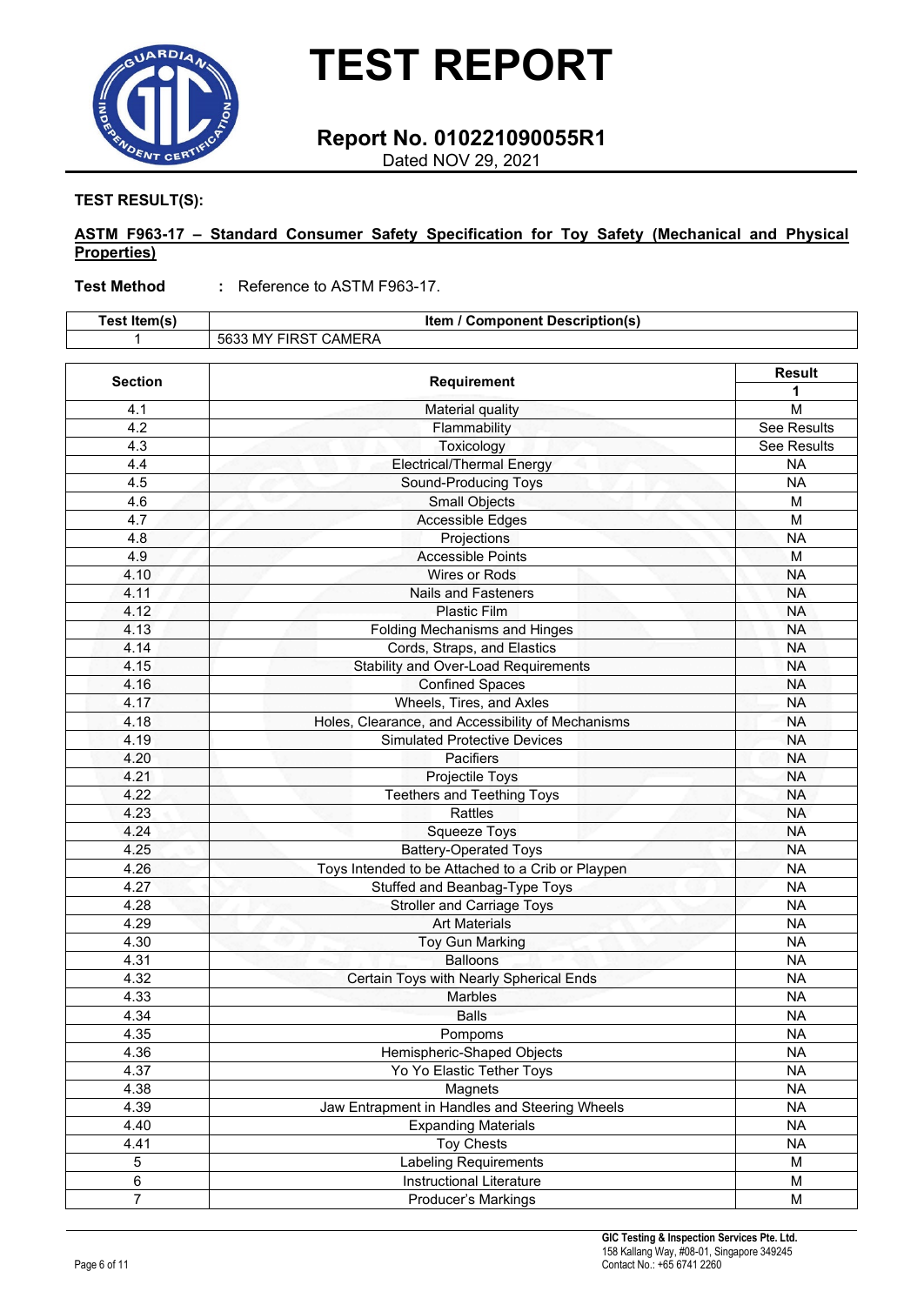

### **Report No. 010221090055R1**

Dated NOV 29, 2021

#### **TEST RESULT(S): (Continued)**

Note: NR = Not Requested NT = Not Tested NP = Not Present

M = Meet NM = Not Meet NA = Not Applicable R = Refer to Comment Section

#### **CPSC 2020 Age Determination Guidelines**

**Test Method :** Reference to CPSC 2020 Age Determination Guidelines.

| <b>Claimed Age Grade</b> | <b>Recommended Age Grade</b> |  |
|--------------------------|------------------------------|--|
| 18M+                     | $18M +$                      |  |

#### **ASTM F963-17 – Standard Consumer Safety Specification for Toy Safety (Flammability)**

**Test Method :** Reference to ASTM F963-17 Annex A5 and A6.

| <b>Fest Item(s)</b> |                                       | / Component Description(s)<br>ltem |
|---------------------|---------------------------------------|------------------------------------|
|                     | CAMERA<br>5633<br><b>FIRST</b><br>.MY |                                    |

| Test Item(s)      | <b>Length of Major</b><br>Axis (in) | <b>Burn Length</b><br>(in) | <b>Burn Time</b><br>(s)  | Reg.<br>(in/s) | <b>Burn Rate</b><br>(in/s) | <b>Result</b> |
|-------------------|-------------------------------------|----------------------------|--------------------------|----------------|----------------------------|---------------|
|                   | 3.921                               | DNI                        | DNI                      |                | DNI                        | DNI           |
| <b>Conclusion</b> | $\overline{\phantom{0}}$            |                            | $\overline{\phantom{a}}$ | -              | -                          | <b>PASS</b>   |

Note:

NR = Not Requested NT = Not Tested NP = Not Present DNI = Did Not Ignite

M = Meet NM = Not Meet NA = Not Applicable R = Refer to Comment Section

#### **Consumer Product Safety Improvement Act of 2008 Section 101 Children's Products Containing Lead**

**Test Method :** Reference to CPSC-CH-E1002-08.3 Analysis by ICP-MS.

| Test Item(s) |                     | <b>Item / Component Description(s)</b> |  |
|--------------|---------------------|----------------------------------------|--|
|              | <b>CREAM FABRIC</b> |                                        |  |
|              | <b>PLASTIC LENS</b> |                                        |  |
|              | <b>RED SAWDUST</b>  |                                        |  |
|              | SAWDUST WOOD        |                                        |  |
|              | <b>BLUE SAWDUST</b> |                                        |  |

| $\overline{\phantom{0}}$ | Unit   | Reg.   |             |             | <b>Result</b> |             |             |
|--------------------------|--------|--------|-------------|-------------|---------------|-------------|-------------|
| Test Item(s)             | -      | $\sim$ |             | -           |               |             |             |
| Lead                     | mg/kg  | 100    | <b>ND</b>   | ΝD          | 3.8           | ^<br>2.4    | <b>ND</b>   |
| <b>Conclusion</b>        | $\sim$ | $\sim$ | <b>PASS</b> | <b>PASS</b> | <b>PASS</b>   | <b>PASS</b> | <b>PASS</b> |

Note:

- mg/kg = milligrams per kilogram - ND = Not Detected

- Reporting limit (Each): 2 mg/kg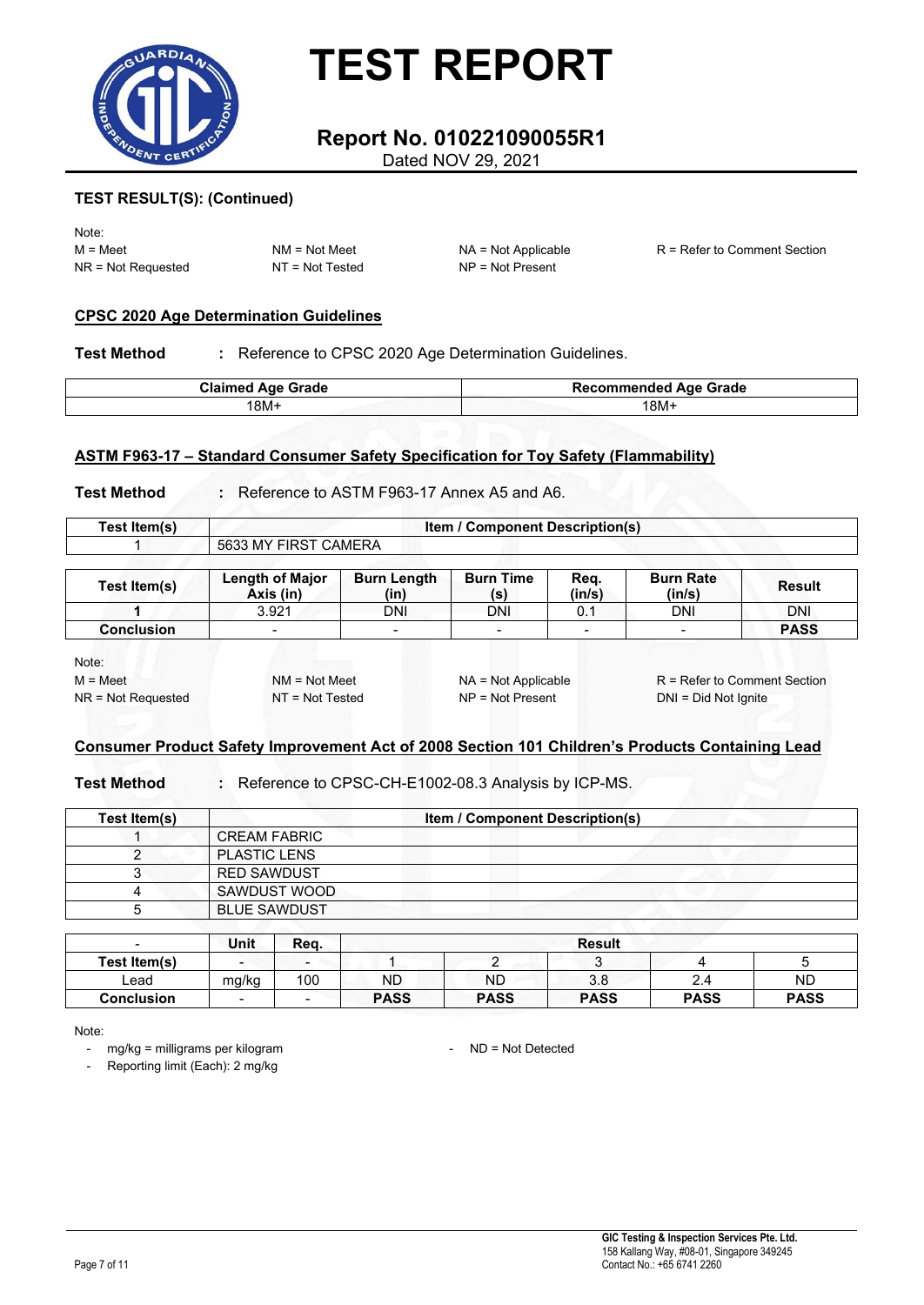

### **Report No. 010221090055R1**

Dated NOV 29, 2021

#### **TEST RESULT(S): (Continued)**

#### **Consumer Product Safety Improvement Act of 2008 Section 101 Children's Products Containing Lead; Lead Paint Rule**

#### **Test Method :** Reference to CPSC-CH-E1003-09.1 Analysis by ICP-MS.

| Test Item(s) | <b>Item / Component Description(s)</b> |
|--------------|----------------------------------------|
|              | YELLOW COATING ON WOOD                 |
|              | WHITE COATING ON WOOD                  |
|              | ORANGE COATING ON WOOD                 |
|              |                                        |

| $\overline{\phantom{0}}$ | Unit                     | Reg.                     |             | <b>Result</b> |             |
|--------------------------|--------------------------|--------------------------|-------------|---------------|-------------|
| Test Item(s)             | $\overline{\phantom{0}}$ | $\overline{\phantom{a}}$ |             |               |             |
| ∟ead                     | mg/kg                    | 90                       | ND          | <b>ND</b>     | ND          |
| <b>Conclusion</b>        | $\overline{\phantom{0}}$ | $\overline{\phantom{0}}$ | <b>PASS</b> | <b>PASS</b>   | <b>PASS</b> |

Note:

- mg/kg = milligrams per kilogram ND = Not Detected
- Reporting limit (Each): 2 mg/kg

#### **410 ILCS 45 Lead Poisoning Prevention Act sec. 6(b) Children's Products (Illinois)**

#### **Test Method :** Reference to CPSC-CH-E1002-08.3, CPSC-CH-E1003-09.1 Analysis by ICP-MS.

| Test Item(s) | Item / Component Description(s) |  |
|--------------|---------------------------------|--|
|              | YELLOW COATING ON WOOD          |  |
|              | <b>CREAM FABRIC</b>             |  |
| 3            | WHITE COATING ON WOOD           |  |
| 4            | <b>PLASTIC LENS</b>             |  |
| 5            | ORANGE COATING ON WOOD          |  |
| 6            | <b>RED SAWDUST</b>              |  |
|              | SAWDUST WOOD                    |  |
| 8            | <b>BLUE SAWDUST</b>             |  |
|              |                                 |  |

| $\overline{\phantom{0}}$ | Unit                     | Rea.                     |             |             | <b>Result</b> |             |             |
|--------------------------|--------------------------|--------------------------|-------------|-------------|---------------|-------------|-------------|
| Test Item(s)             | $\overline{\phantom{a}}$ |                          |             |             |               |             |             |
| Total Lead (Pb)          | mg/kg                    | 40                       | <b>ND</b>   | <b>ND</b>   | <b>ND</b>     | <b>ND</b>   | <b>ND</b>   |
| Conclusion               | $\sim$                   | $\overline{\phantom{a}}$ | <b>PASS</b> | <b>PASS</b> | <b>PASS</b>   | <b>PASS</b> | <b>PASS</b> |

| $\overline{\phantom{0}}$ | Unit                     | Req. | <b>Result</b> |             |             |  |  |
|--------------------------|--------------------------|------|---------------|-------------|-------------|--|--|
| Test Item(s)             | $\qquad \qquad$          |      |               |             |             |  |  |
| Total Lead (Pb)          | mg/kg                    | 40   | <b>ND</b>     | ND          | <b>ND</b>   |  |  |
| <b>Conclusion</b>        | $\overline{\phantom{a}}$ | -    | <b>PASS</b>   | <b>PASS</b> | <b>PASS</b> |  |  |

Note:

- mg/kg = milligrams per kilogram entitled and the ND = Not Detected

Reporting limit (Each): 2 mg/kg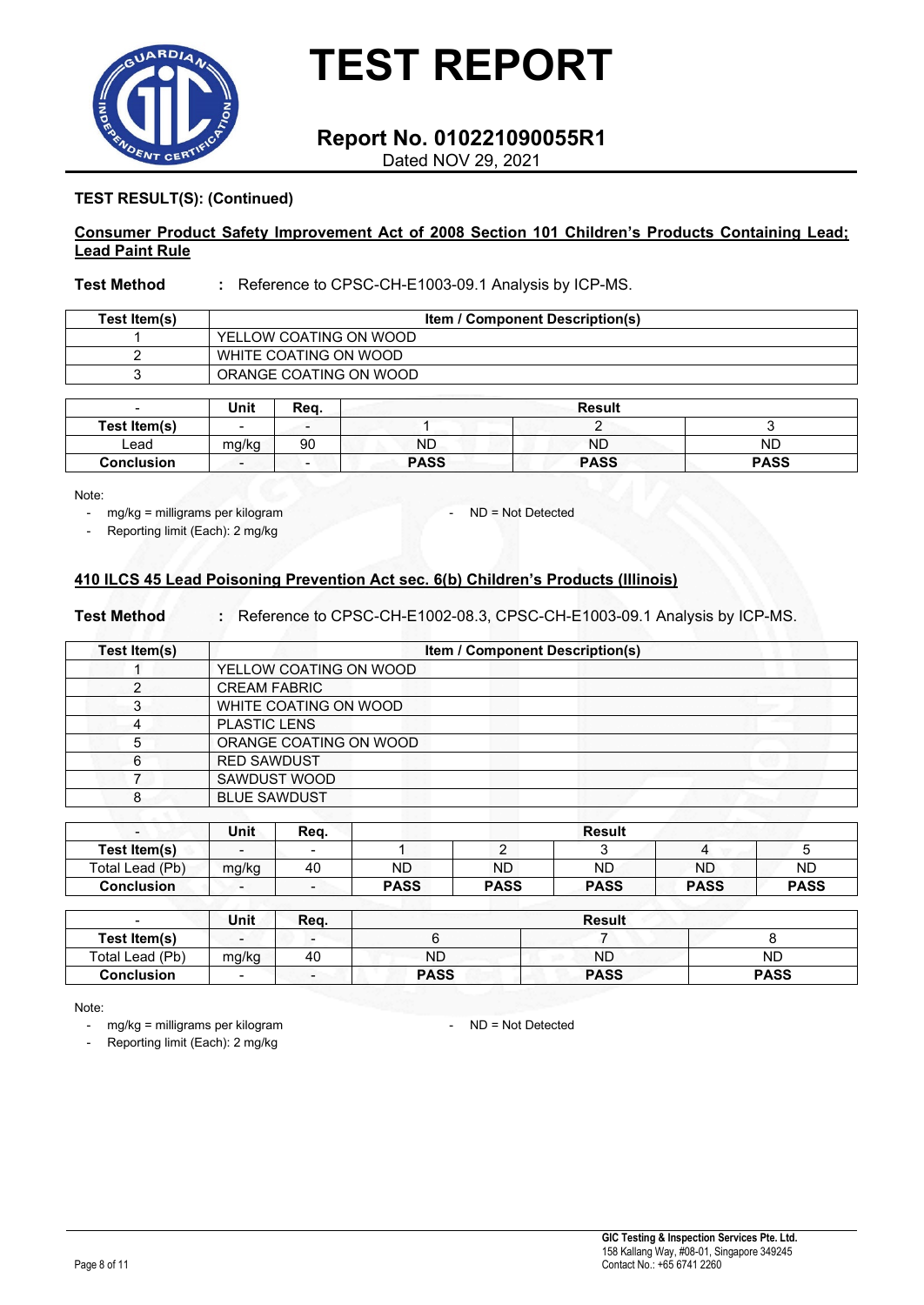

### **Report No. 010221090055R1**

Dated NOV 29, 2021

#### **TEST RESULT(S): (Continued)**

#### **ASTM F963-17 – Standard Consumer Safety Specification for Toy Safety (Soluble Heavy Metal Content)**

#### **Test Method :** Reference to ASTM F963-17 Analysis by ICP-MS.

| Test Item(s) | <b>Item / Component Description(s)</b>  |  |  |  |  |  |  |
|--------------|-----------------------------------------|--|--|--|--|--|--|
|              | YELLOW COATING ON WOOD                  |  |  |  |  |  |  |
|              | <b>CREAM FABRIC</b>                     |  |  |  |  |  |  |
| ົ<br>J       | WHITE COATING ON WOOD                   |  |  |  |  |  |  |
| 4            | <b>PLASTIC LENS</b>                     |  |  |  |  |  |  |
| 5            | ORANGE COATING ON WOOD                  |  |  |  |  |  |  |
| 6            | <b>RED SAWDUST</b>                      |  |  |  |  |  |  |
|              | SAWDUST WOOD<br><b>STAR</b>             |  |  |  |  |  |  |
| 8            | <b>BLUE SAWDUST</b><br><b>12.5 - 22</b> |  |  |  |  |  |  |

|                       | Unit           | Req.                     |             |                | <b>Result</b> |             |             |
|-----------------------|----------------|--------------------------|-------------|----------------|---------------|-------------|-------------|
| Test Item(s)          |                | $\overline{\phantom{0}}$ |             | $\overline{2}$ | 3             | 4           | 5           |
| Antimony (Sb)         | mg/kg          | 60                       | <b>ND</b>   | ND             | <b>ND</b>     | ND          | <b>ND</b>   |
| Arsenic (As)          | mg/kg          | 25                       | <b>ND</b>   | ND             | ND            | ND          | <b>ND</b>   |
| Barium (Ba)           | mg/kg          | 1000                     | 76          | ND             | <b>ND</b>     | ND.         | <b>ND</b>   |
| Cadmium (Cd)          | mg/kg          | 75                       | <b>ND</b>   | ND             | <b>ND</b>     | <b>ND</b>   | 4.13        |
| Chromium III (Cr III) | mg/kg          | 60                       | <b>ND</b>   | <b>ND</b>      | <b>ND</b>     | <b>ND</b>   | <b>ND</b>   |
| Lead (Pb)             | mg/kg          | 90                       | <b>ND</b>   | ND             | <b>ND</b>     | <b>ND</b>   | <b>ND</b>   |
| Mercury (Hg)          | mg/kg          | 60                       | <b>ND</b>   | ND.            | <b>ND</b>     | <b>ND</b>   | <b>ND</b>   |
| Selenium (Se)         | mg/kg          | 500                      | <b>ND</b>   | ND.            | <b>ND</b>     | <b>ND</b>   | ND.         |
| <b>Conclusion</b>     | $\blacksquare$ |                          | <b>PASS</b> | <b>PASS</b>    | <b>PASS</b>   | <b>PASS</b> | <b>PASS</b> |

|                       | Unit                     | Req.                     |             | <b>Result</b> |             |
|-----------------------|--------------------------|--------------------------|-------------|---------------|-------------|
| Test Item(s)          | $\overline{\phantom{a}}$ | $\overline{\phantom{0}}$ | 6           |               | 8           |
| Antimony (Sb)         | mg/kg                    | 60                       | ND.         | <b>ND</b>     | <b>ND</b>   |
| Arsenic (As)          | mg/kg                    | 25                       | ND.         | <b>ND</b>     | <b>ND</b>   |
| Barium (Ba)           | mg/kg                    | 1000                     | ND.         | <b>ND</b>     | ND          |
| Cadmium (Cd)          | mg/kg                    | 75                       | ND.         | <b>ND</b>     | ND.         |
| Chromium III (Cr III) | mg/kg                    | 60                       | ND.         | <b>ND</b>     | <b>ND</b>   |
| Lead (Pb)             | mg/kg                    | 90                       | ND.         | <b>ND</b>     | <b>ND</b>   |
| Mercury (Hg)          | mg/kg                    | 60                       | ND.         | <b>ND</b>     | <b>ND</b>   |
| Selenium (Se)         | mg/kg                    | 500                      | ND.         | ND.           | <b>ND</b>   |
| <b>Conclusion</b>     | $\overline{\phantom{a}}$ |                          | <b>PASS</b> | <b>PASS</b>   | <b>PASS</b> |

Note:

- mg/kg = milligrams per kilogram - ND = Not Detected

- Reporting limit (each) = 2 mg/kg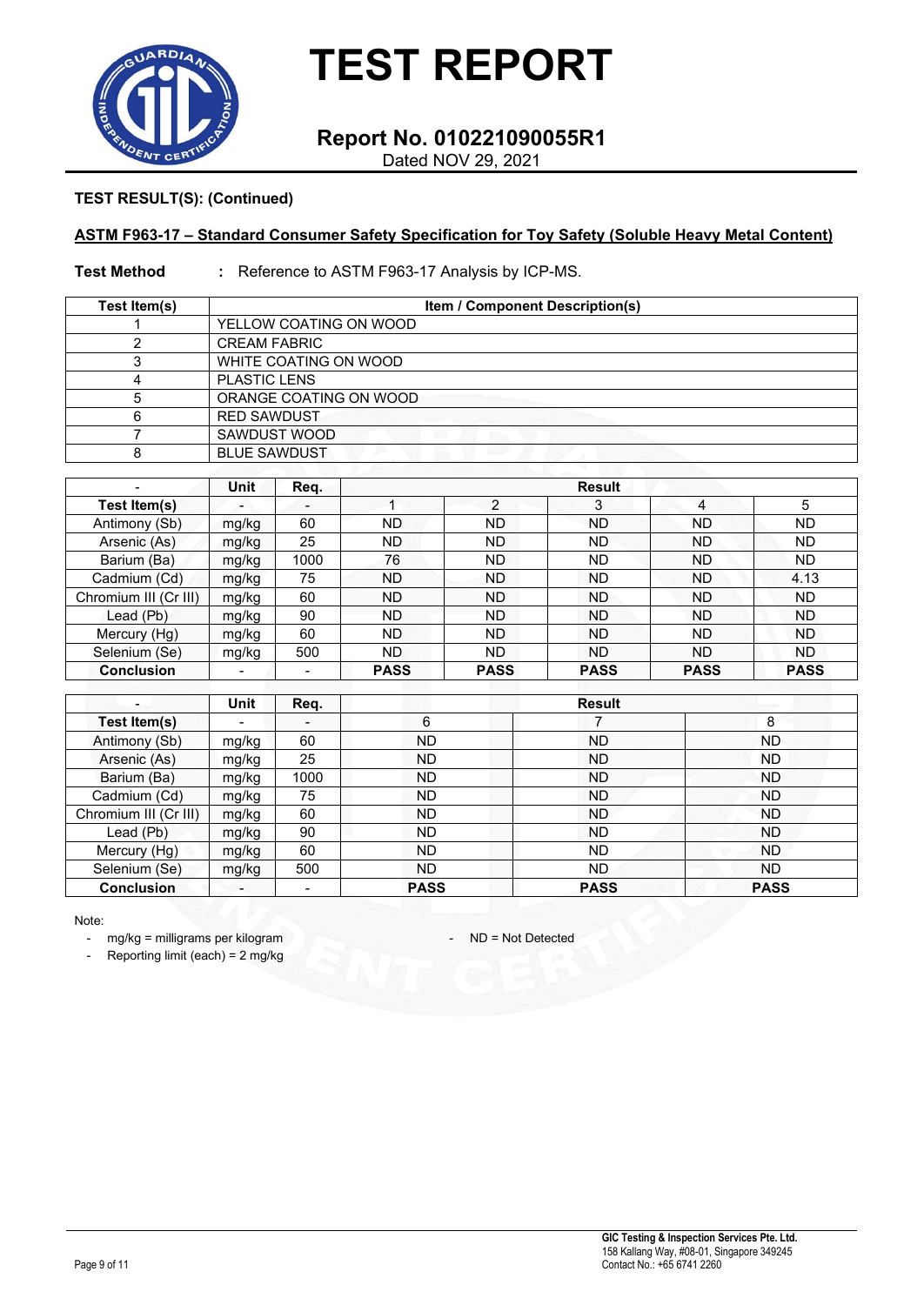

### **Report No. 010221090055R1**

Dated NOV 29, 2021

#### **TEST RESULT(S): (Continued)**

#### **Consumer Product Safety Improvement Act of 2008 Section 108 Prohibition of Sale of Certain Products Containing Specified Phthalates**

#### **Test Method :** Reference to CPSC-CH-C1001-09.4 Analysis by GC-MS.

| Test Item(s) | <b>Item / Component Description(s)</b> |  |  |  |  |  |  |  |
|--------------|----------------------------------------|--|--|--|--|--|--|--|
|              | YELLOW COATING ON WOOD                 |  |  |  |  |  |  |  |
|              | WHITE COATING ON WOOD                  |  |  |  |  |  |  |  |
|              | <b>PLASTIC LENS</b>                    |  |  |  |  |  |  |  |
| Δ            | ORANGE COATING ON WOOD                 |  |  |  |  |  |  |  |
|              | <b>RED SAWDUST</b>                     |  |  |  |  |  |  |  |
| 6            | SAWDUST WOOD                           |  |  |  |  |  |  |  |
|              | <b>BLUE SAWDUST</b>                    |  |  |  |  |  |  |  |

|                             | Abbrev.      | Unit                     | Reg.           | <b>Result</b> |             |             |             |             |
|-----------------------------|--------------|--------------------------|----------------|---------------|-------------|-------------|-------------|-------------|
| Test Item(s)                |              | $\overline{\phantom{0}}$ | $\blacksquare$ |               | っ           | 3           | 4           | 5           |
| Di-(2-ethylhexyl) phthalate | <b>DEHP</b>  | $\%$                     | 0.1            | <b>ND</b>     | <b>ND</b>   | <b>ND</b>   | <b>ND</b>   | <b>ND</b>   |
| Di-butyl phthalate          | <b>DBP</b>   | $\%$                     | 0.1            | <b>ND</b>     | ND          | <b>ND</b>   | <b>ND</b>   | <b>ND</b>   |
| Benzyl butyl phthalate      | <b>BBP</b>   | $\%$                     | 0.1            | <b>ND</b>     | <b>ND</b>   | <b>ND</b>   | <b>ND</b>   | <b>ND</b>   |
| Di-iso-nonyl phthalate      | <b>DINP</b>  | $\%$                     | 0.1            | <b>ND</b>     | ND.         | <b>ND</b>   | <b>ND</b>   | <b>ND</b>   |
| Di-iso-butyl phthalate      | <b>DIBP</b>  | $\%$                     | 0.1            | <b>ND</b>     | ND.         | <b>ND</b>   | <b>ND</b>   | <b>ND</b>   |
| Di-n-pentyl phthalate       | DPENP        | $\%$                     | 0.1            | <b>ND</b>     | ND.         | <b>ND</b>   | <b>ND</b>   | <b>ND</b>   |
| Di-n-hexyl phthalate        | <b>DHEXP</b> | %                        | 0.1            | <b>ND</b>     | <b>ND</b>   | <b>ND</b>   | <b>ND</b>   | <b>ND</b>   |
| Di-cyclohexyl phthalate     | DCHP         | $\%$                     | 0.1            | <b>ND</b>     | ND.         | <b>ND</b>   | <b>ND</b>   | <b>ND</b>   |
| <b>Conclusion</b>           |              | -                        |                | <b>PASS</b>   | <b>PASS</b> | <b>PASS</b> | <b>PASS</b> | <b>PASS</b> |

|                             | Abbrev.      | <b>Unit</b>              | Req.           | <b>Result</b> |             |  |
|-----------------------------|--------------|--------------------------|----------------|---------------|-------------|--|
| Test Item(s)                |              | $\overline{\phantom{0}}$ | $\blacksquare$ | 6             |             |  |
| Di-(2-ethylhexyl) phthalate | <b>DEHP</b>  | %                        | 0.1            | ND            | <b>ND</b>   |  |
| Di-butyl phthalate          | <b>DBP</b>   | %                        | 0.1            | ND.           | ND.         |  |
| Benzyl butyl phthalate      | <b>BBP</b>   | $\%$                     | 0.1            | ND.           | <b>ND</b>   |  |
| Di-iso-nonyl phthalate      | <b>DINP</b>  | $\%$                     | 0.1            | ND.           | <b>ND</b>   |  |
| Di-iso-butyl phthalate      | <b>DIBP</b>  | $\%$                     | 0.1            | <b>ND</b>     | <b>ND</b>   |  |
| Di-n-pentyl phthalate       | <b>DPENP</b> | %                        | 0.1            | <b>ND</b>     | <b>ND</b>   |  |
| Di-n-hexyl phthalate        | <b>DHEXP</b> | $\%$                     | 0.1            | <b>ND</b>     | <b>ND</b>   |  |
| Di-cyclohexyl phthalate     | <b>DCHP</b>  | $\%$                     | 0.1            | <b>ND</b>     | <b>ND</b>   |  |
| <b>Conclusion</b>           |              | $\overline{\phantom{0}}$ | $\blacksquare$ | <b>PASS</b>   | <b>PASS</b> |  |

Note:

- Reporting limit (Each): 0.01 %

| <b>ANNEX</b>                |             |          |                         |              |                         |  |  |  |  |  |
|-----------------------------|-------------|----------|-------------------------|--------------|-------------------------|--|--|--|--|--|
| Compound                    | Abbrey.     | CASRN    | Compound                | Abbrev.      | <b>CASRN</b>            |  |  |  |  |  |
| Di-(2-ethylhexyl) phthalate | <b>DEHP</b> | 117-81-7 | Di-iso-butyl phthalate  | <b>DIBP</b>  | 84-69-5                 |  |  |  |  |  |
| Di-butyl phthalate          | DBP         | 84-74-2  | Di-n-pentyl phthalate   | <b>DPENP</b> | 84-61-7                 |  |  |  |  |  |
| Benzyl butyl phthalate      | <b>BBP</b>  | 85-68-7  | Di-n-hexyl phthalate    | <b>DHEXP</b> | 28553-12-0 / 68515-48-0 |  |  |  |  |  |
| Di-iso-nonyl phthalate      | <b>DINP</b> | 131-18-0 | Di-cyclohexyl phthalate | <b>DCHP</b>  | 84-75-3                 |  |  |  |  |  |

*CASRN: Chemical Abstracts Service Registry Number*